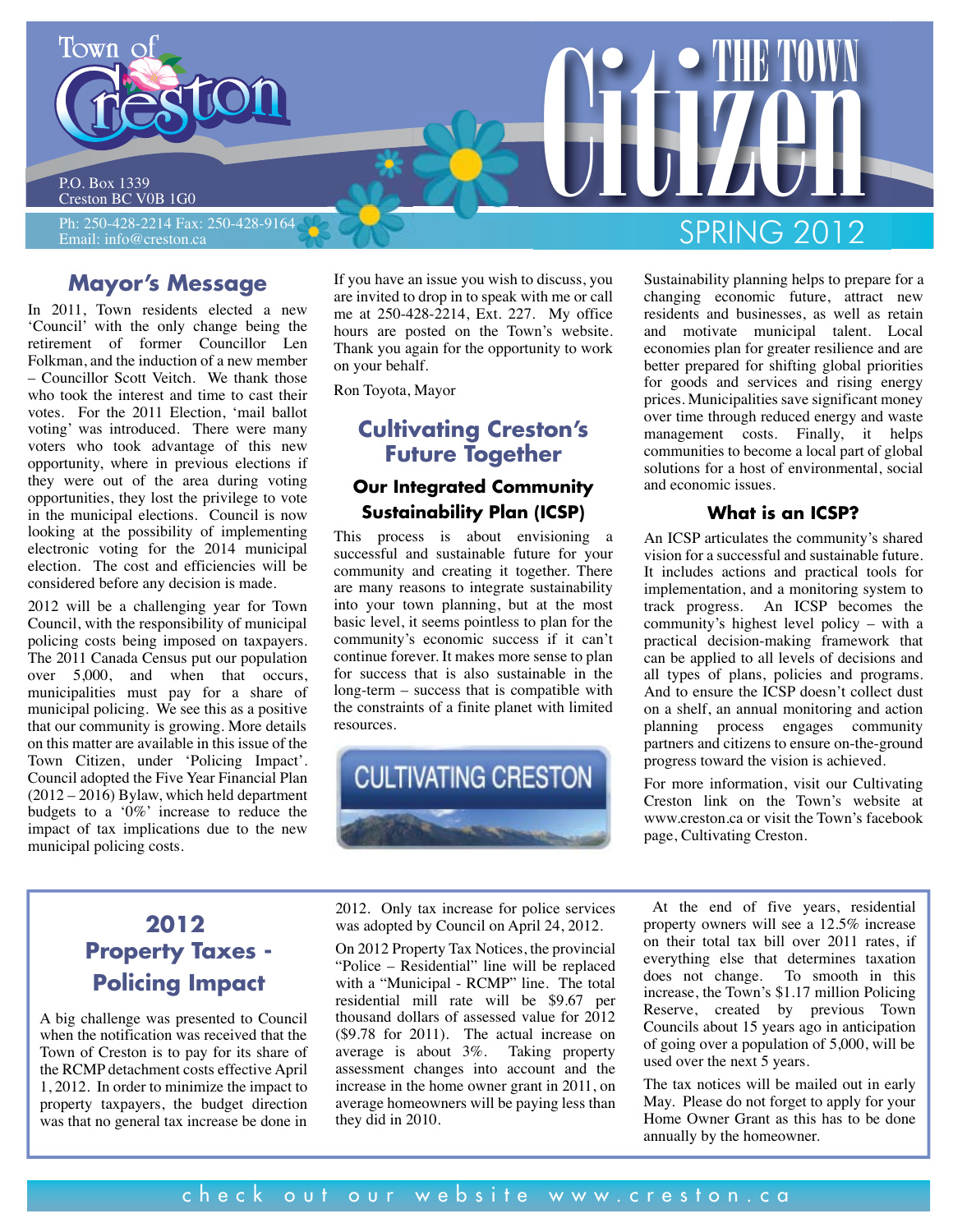# PAGE<sub>2</sub>

# **News About Town \$400,000 Recreation Trails Grant Received**

The Town of Creston will receive a \$400,000 grant from the Ministry of Community, Sport, and Cultural Development's Community Recreation Program for a Recreation Trails and Equipment Project to expand the recreation trail network in Creston. This Program will invest in local government capital projects that make communities healthier and more active places in which to live.

The Project will focus on expanding the recreation trail network in the Crestbrook Area. This will include construction of new trails, hard surfacing existing trails and installing trail lighting along new and existing trails. Trail amenities like park benches, garbage containers, landscaping and outdoor gym equipment will enhance the project.

The Town will be partnering with the Trails Committee and two local Rotary Clubs to develop trails and install outdoor gym equipment. Over the years Rotary Clubs have been instrumental in providing volunteer hours and donations toward park and playground development. This initiative will allow the Town to work with both local Clubs in implementing recommendations from the Town's Greenways and Trails Master Plan on a scale never before realized. This ability to partner with community groups and work together to achieve a specific outcome is an approach that has become increasingly important over the past years. By working together we can achieve a highly concentrated and efficient effort that will only serve to benefit the community in the long term.



*Failed sprinkler system.*

#### **New Fire Service Bylaw No. 1774**

Council passed the new Fire Service Bylaw on April 10, 2012. The Bylaw will assist in achieving:

- a) fire inspection compliance and increase life and fire safety in the community;
- b) requirements for fire protection equipment service providers to be certified which protects the business owners;
- c) managing false alarms by security/ residential type alarm systems for police and fire departments;
- d) better management of open fires for land development through burn time management, pile sizing, fire equipment required on site; and,
- e) more effective means for achieving compliance with fire hazards in the community.

In the coming weeks, the Fire Service Bylaw No. 1774 will be posted on the Town of Creston website for reference.

Media articles and information will be forthcoming. Questions can be answered at the fire hall during business hours, 8:30 a.m. to 4:30 p.m., Monday to Friday, or by calling 250-428-4321.

### **Splash Playground Upgrade**

Safety and aesthetics will be improved at the Splash Playground with the addition of a non-slip rubber coating.

The Town applied for and was successful in receiving a grant for 50% of the product and installation costs from Tire Stewardship BC.

The \$35,000 project is scheduled to be completed early in the season to allow for maximum use of the Splash Playground.



*Cranbrook Splash Playground after* **December 2014 – Construction complete.** *completion of resurfacing project.*

### **Road Rescue Equipment Grant**

Creston Fire Rescue received news of their approval for \$23,500 for extrication tools for the rescue truck. The tools enable firefighters to effectively remove trapped victims in vehicles and safely move them to medical assistance with BCAS.

The tools will assist in replacing worn out units and maintain the effectiveness to be able to cut the newer design vehicles which require higher cutting strengths. Due to the technical use, the life expectancy of the tools is far less than normal use.

The grant funding is 50% from the Government of Canada – Joint Emergency Preparedness Program, and the balance from the Town of Creston and Creston Firefighters Fundraising in the community.

The current value of the specialized tools carried on the rescue truck are estimated at \$175,000 with a good portion of that donated locally.

We are very pleased to be able to maintain a high level of response capabilities to minimize the impact of motor vehicle accidents in the Creston Valley and appreciate the assistance in funding the capital costs.

Creston's Road Rescue truck responds 50 to 90 calls per year, to the top of the Kootenay Summit, east to Irishman's Creek, north to Akokli Creek and south to the US border.

## **Pine Street Intersection**

The Ministry of Transportation and Infrastructure (MoTI) and the Town of Creston are currently in the planning and design stages for a proposed realignment for the Railway and Pine Street intersection.

The intent of this collaborative effort is to look at improving the safety and mobility of the Pine/Railway intersection by realigning the intersection legs to 90 degree angles.

Tentative dates for this project are as follows:

March 2012 – Design 75% complete;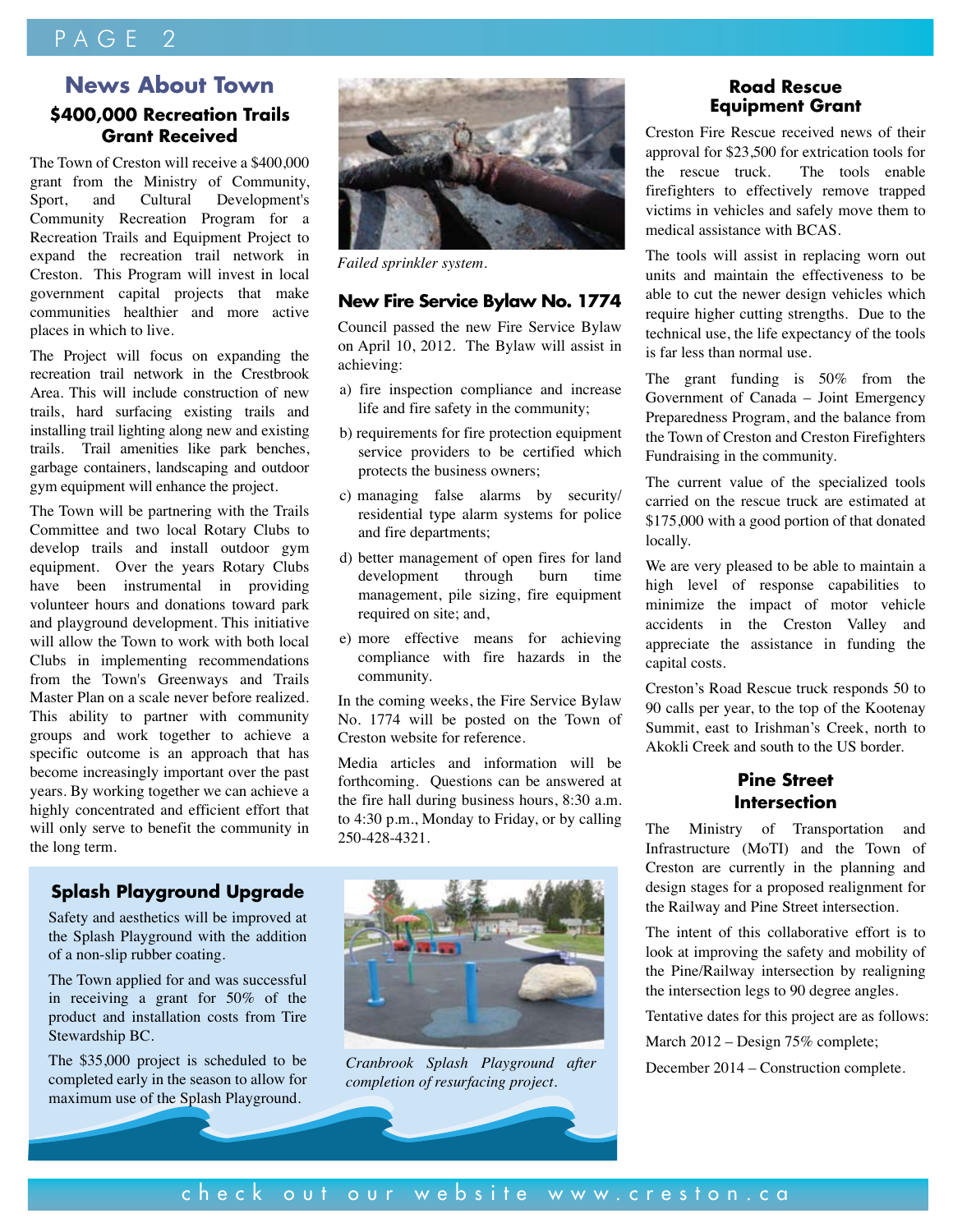

### **Radar Speed Boards**

Two radar speed boards are being used by the Town to collect speed and traffic volume information. Speed boards are a traffic calming tool that can be used in conjunction with physical traffic calming measures like; speed humps, chicanes, raised islands, curb extensions, etc. The data collected by these signs is invaluable in evaluating the need for physical and sometimes costly traffic calming improvements to roadways.

A priority location list has been compiled for 2012, and the signs will be rotated through these locations.

To 'request' that a sign be installed in a specific area in the future, you may fill out a Public Works Request/ Concern Form found in the quick links section of the Town Website (www.creston.ca), stop in at Town Hall (238 – 10th Avenue North), contact the Town directly (250-428-2214), or send an email (info@creston.ca).

#### **Bear Aware**

The Town of Creston stands to benefit from the recent announcement that the B.C. government is spending \$225,000 over the next year on its Bear Aware program, aimed at reducing human-bear encounters in residential areas. Run by the BC Conservation Foundation, this program helps communities reduce bear attractants like garbage, bird feed or fruit in urban areas.

The Town of Creston will enact a bylaw which will help to preserve public safety, and also to reduce the number of bears that have to be destroyed. These changes will assist the Town toward becoming a "Bear Smart" community of which there are only 4 currently designated communities in B.C.

The Valley is well known for its Grizzly Bear population and was the subject of a topic by Dr. Michael Proctor, "Co-existing with

# **Green Zone**

## **Water Ambassador Program**

Do you know what the Town's watering restrictions dictate about water use? If you answered "no," you're not alone. In 2011, the Town, RDCK and Columbia Basin Trust partnered in a Water Smart Ambassador program. More residents now have a better idea of how much water they should be using on their lawns and gardens.

A final report for 2011 indicated more than 50 sprinklers in the Town's parks were found to be broken, leaking, misaligned or with poor pressure. Of these, 13 were replaced, two were removed and a further 20 or more were marked to be fixed. The pressure and alignment were fixed on another 15 sprinklers.

Moreover, it was noted that most residential turf, including that in Town parks, could reduce water requirements if the soil was improved. This could be accomplished through adding topsoil and compost in the spring and fall and drought resistant seeds in the spring. People with the best soils water the least and have the greenest lawns.

#### **Solid Waste Removal**

Reduce! Reuse! Recycle! Ka-ching! Every kilogram of waste we are able to divert from the landfill not only makes the world a better place but also reduces the cost of solid waste removal. In an effort to keep this cost to a minimum, we are asking residents to limit the amount of waste they put out for pickup.

To assist in this initiative, the local waste disposal contractor will be tagging bags as "refused for pickup" for the following reasons:

Over the limit of two bags per residence

Over weight (50 lbs/23 kg max.)

Found to contain compostable or recyclable materials or other non-waste material.

grizzly bears in the urban/rural Creston Valley" at the recent Urban Wildlife: Challenges and Management conference in Cranbrook.

Other notable progress in the area of Bear Aware initiatives in the Valley is the fencing of the Yakan Nukiy and Lister schools. The RDCK landfill was also Garbage tags are available for purchase at Town Hall at a cost of two dollars each. We will be investigating the feasibility of curbside pickup for recyclables later in the year.

### **Organic Waste Management**

April 14th, 21st, 28th and May 5th & 12th

In an effort to reduce back yard burning, the Town of Creston is offering, to residents of Creston, the opportunity to dispose of their organic yard waste in town.

During the months of April and May, Creston residents are able to dispose of back yard organic waste at a town controlled drop off location. This yard waste disposal site is located at the south end of the Waste Water Treatment Plant and is accessible via Davis Road.

The site will be available to residents on Saturdays between April 14th and May 12th during the hours of  $10 \text{ am} - 2 \text{ pm}$ . Accepted yard waste will be tree pruning, grass clippings, leaves and other plant matter. Load volumes will be limited to residential quantities only. Tree pruning must be separated from grass and leaves with plastic bags, twine or other bundling material removed. It is recommended that grass clippings and leaves be brought in garbage cans and not plastic bags.



recently awarded the Crystal Moose Award as the "most improved landfill in British Columbia," one of the items which the landfill improved upon was the reduction of bear activity with the installation of bear proof fencing.